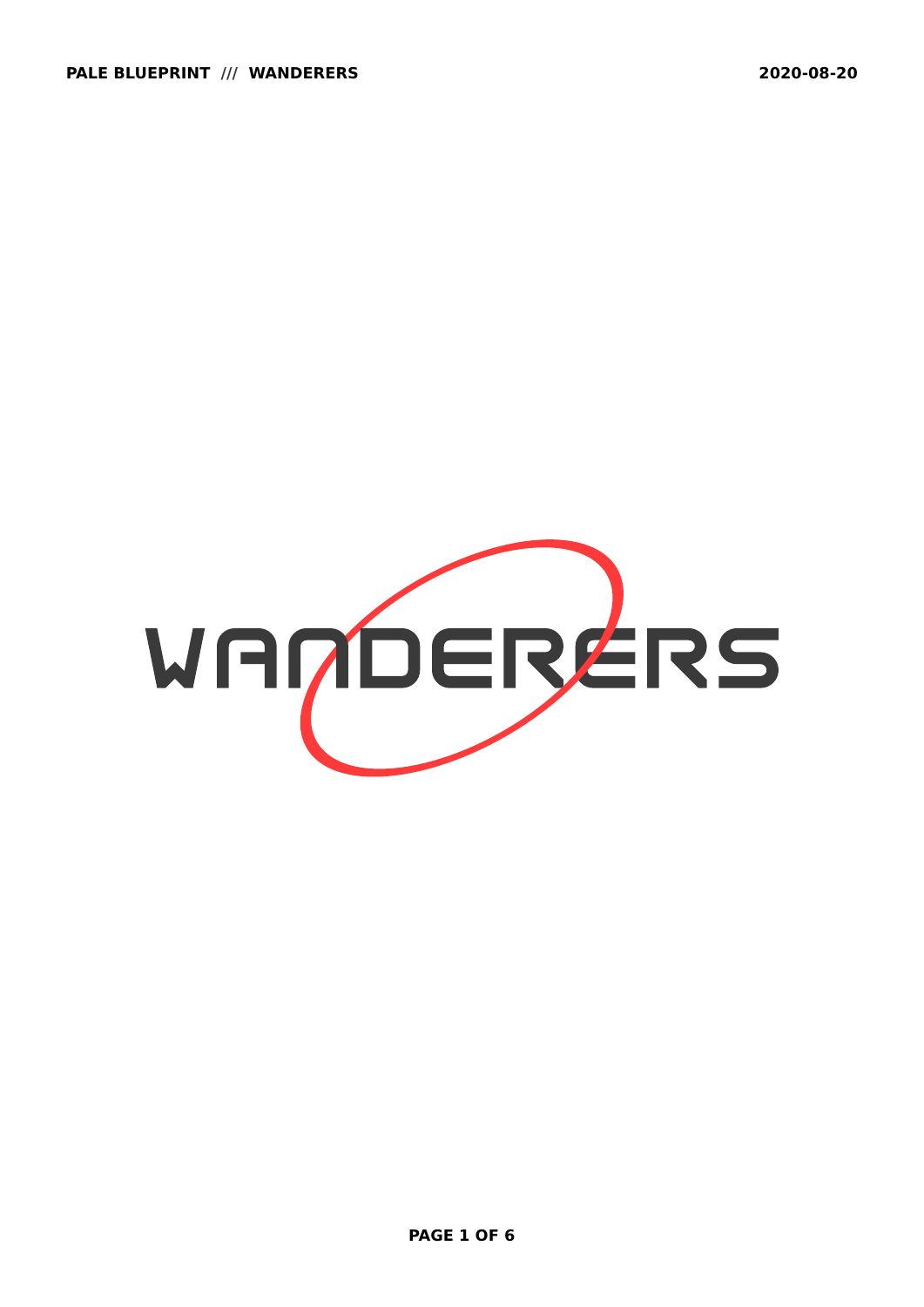# **Inter-society link system.**

Dunstan Becht

# PALE<br>BLUE<br>PRINT

Wanderers is the last part of the Pale Blueprint initiative. It is designed as an extension of the Bulk dealing with the spatial expansion of human societies and their economic systems. It is preferable to read the previous projects before. This document sets out specifications and a guideline for the development of this last project.

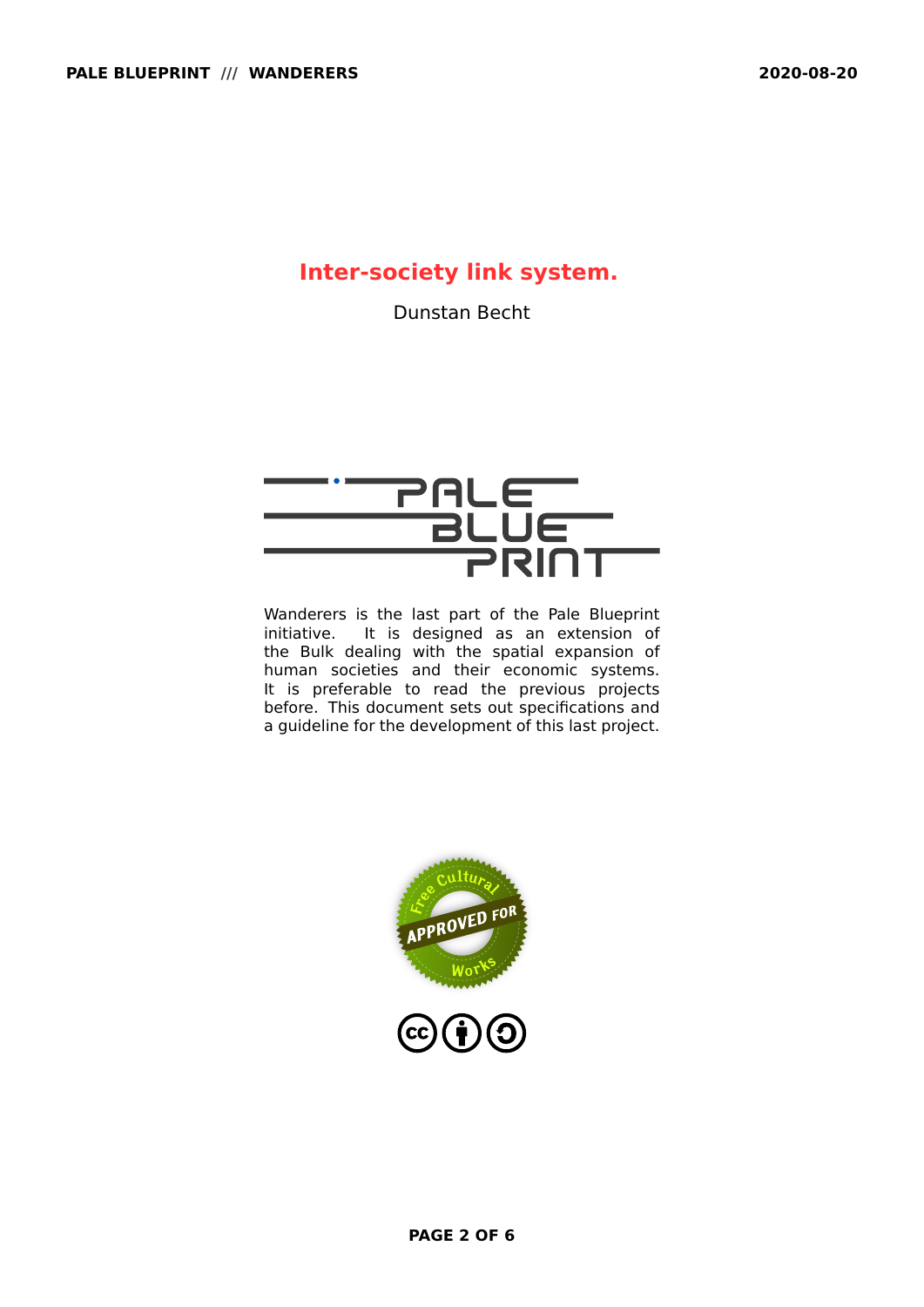# <span id="page-2-0"></span>**Contents**

| 1 Introduction      |  |
|---------------------|--|
| 2 Specifications    |  |
| <b>A</b> References |  |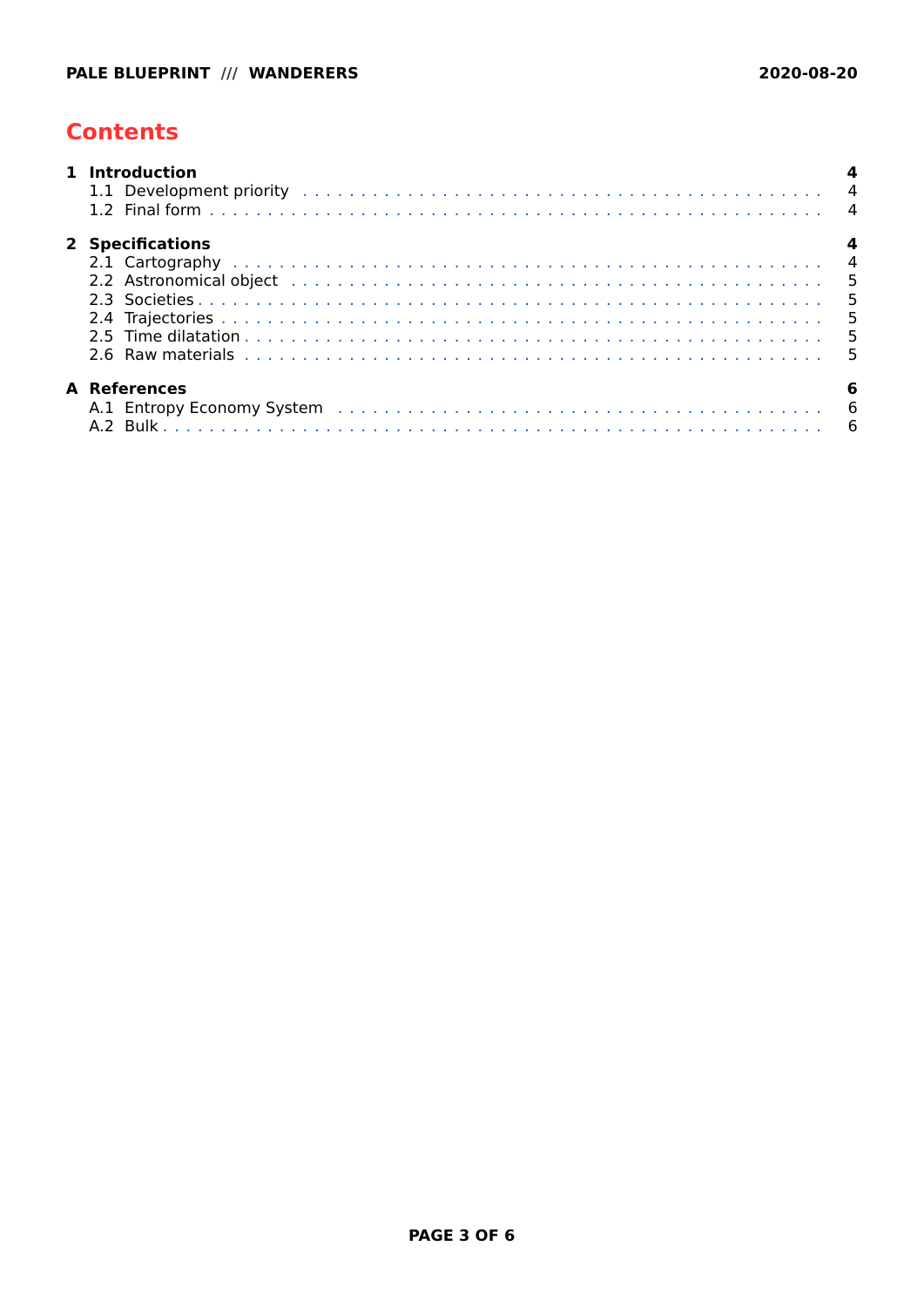### <span id="page-3-0"></span>**1 Introduction**



#### <span id="page-3-1"></span>**1.1 Development priority**

Given the current social and climatic urgencies, the development of Entropy Economy System and Bulk will be favored over that of Wanderers. Wanderers concerns the expansion of humanity in space and is only a long-term anticipation work. However, it is important for the cohesion of the Pale Blueprint initiative to give a long-term direction.

#### <span id="page-3-2"></span>**1.2 Final form**

The expected form of Wanderers is that of an extension to the Bulk. It will be imagined as the GPS of the future space traveler and as a large network of trade logistics. Many optimization algorithms already planned in the Bulk development **(4.1)**<sup>[A.2](#page-5-2)</sup> will be needed for Wanderers. Hence the idea of making Wanderers a module of the Bulk, sharing the same libraries of tools.

## <span id="page-3-3"></span>**2 Specifications**

The Bulk being an intra-society management system, it will be necessary to add the following functionalities in the Wanderers module.

#### <span id="page-3-4"></span>**2.1 Cartography**

A relevant spatial mapping system will need to be developed. It will be necessary to determine whether a Euclidean space is an acceptable approximation to manipulate the positions of the stars and their satellites.

- ~ [https://en.wikipedia.org/wiki/Euclidean\\_space](https://en.wikipedia.org/wiki/Euclidean_space)
- ~ [https://en.wikipedia.org/wiki/Non-Euclidean\\_geometry](https://en.wikipedia.org/wiki/Non-Euclidean_geometry)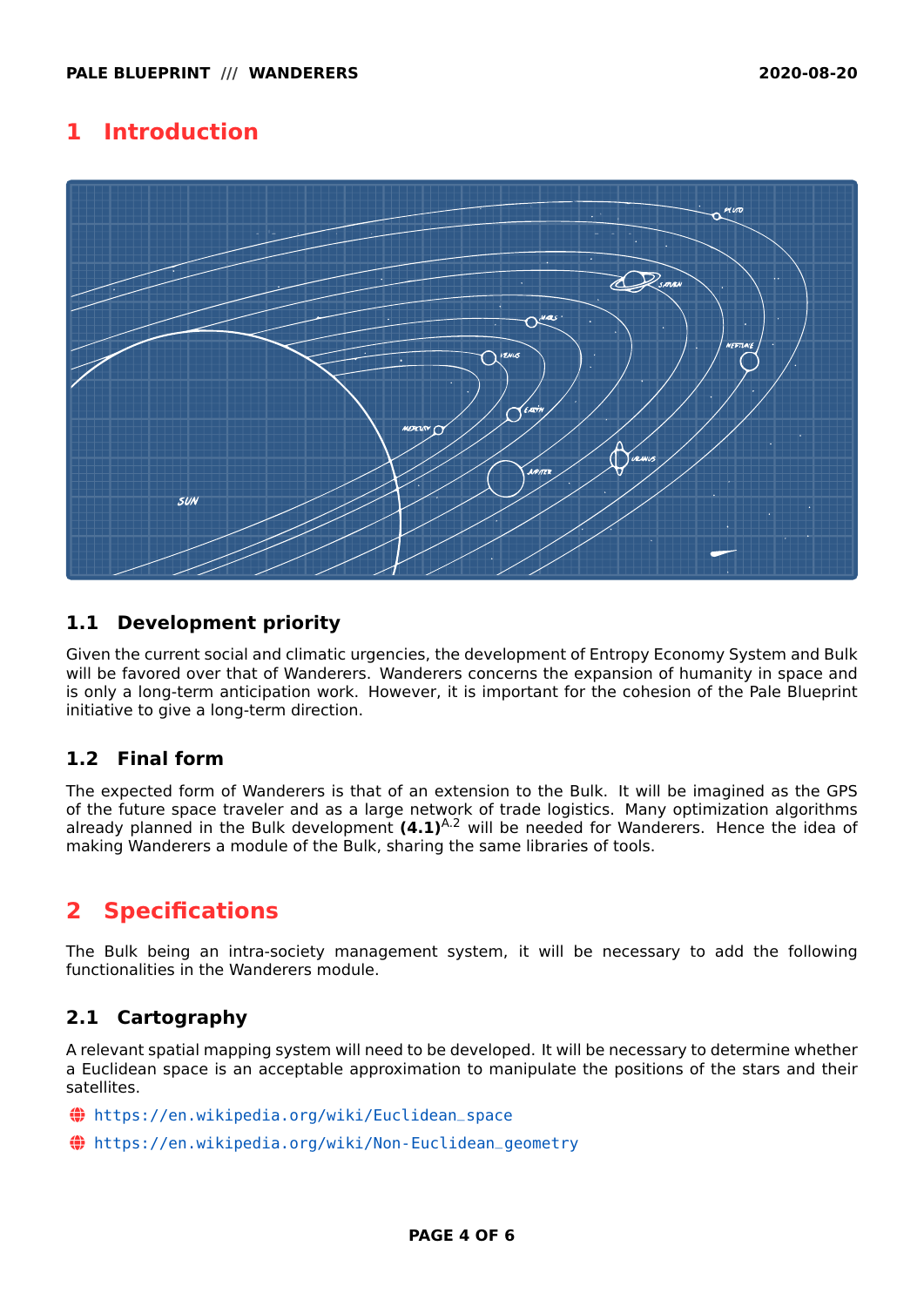#### <span id="page-4-0"></span>**2.2 Astronomical object**

A database of known celestial objects will be kept up to date. It would be interesting to use the following resources.

- ~ <http://exoplanet.eu>
- ~ <https://exoplanetarchive.ipac.caltech.edu>

#### <span id="page-4-1"></span>**2.3 Societies**

The societies, as defined with  $(3.8.1)^{A.1}$  $(3.8.1)^{A.1}$  $(3.8.1)^{A.1}$ , must be listed and each of them will be associated with a habitable world from the previous database of celestial objects.

#### <span id="page-4-2"></span>**2.4 Trajectories**

The module will include a trajectory calculator. Several modes of propulsion will be considered.

~ [https://en.wikipedia.org/wiki/Orbital\\_mechanics](https://en.wikipedia.org/wiki/Orbital_mechanics)

#### <span id="page-4-3"></span>**2.5 Time dilatation**

In space, it would be inappropriate to extend the UTC time standard (Coordinated Universal Time) to locate an event in time. It will be necessary to take into account the dilation of time, during transport, but also on the surface of each celestial object. A new standard will have to be developed to position an event in time while taking into account relativistic effects.

~ [https://en.wikipedia.org/wiki/Time\\_dilation](https://en.wikipedia.org/wiki/Time_dilation)

#### <span id="page-4-4"></span>**2.6 Raw materials**

A heterogeneous distribution of raw materials on the colonized planets could give rise to the establishment of trade routes. To list the price and quantity of goods offered on each world in a global catalog seems wise.